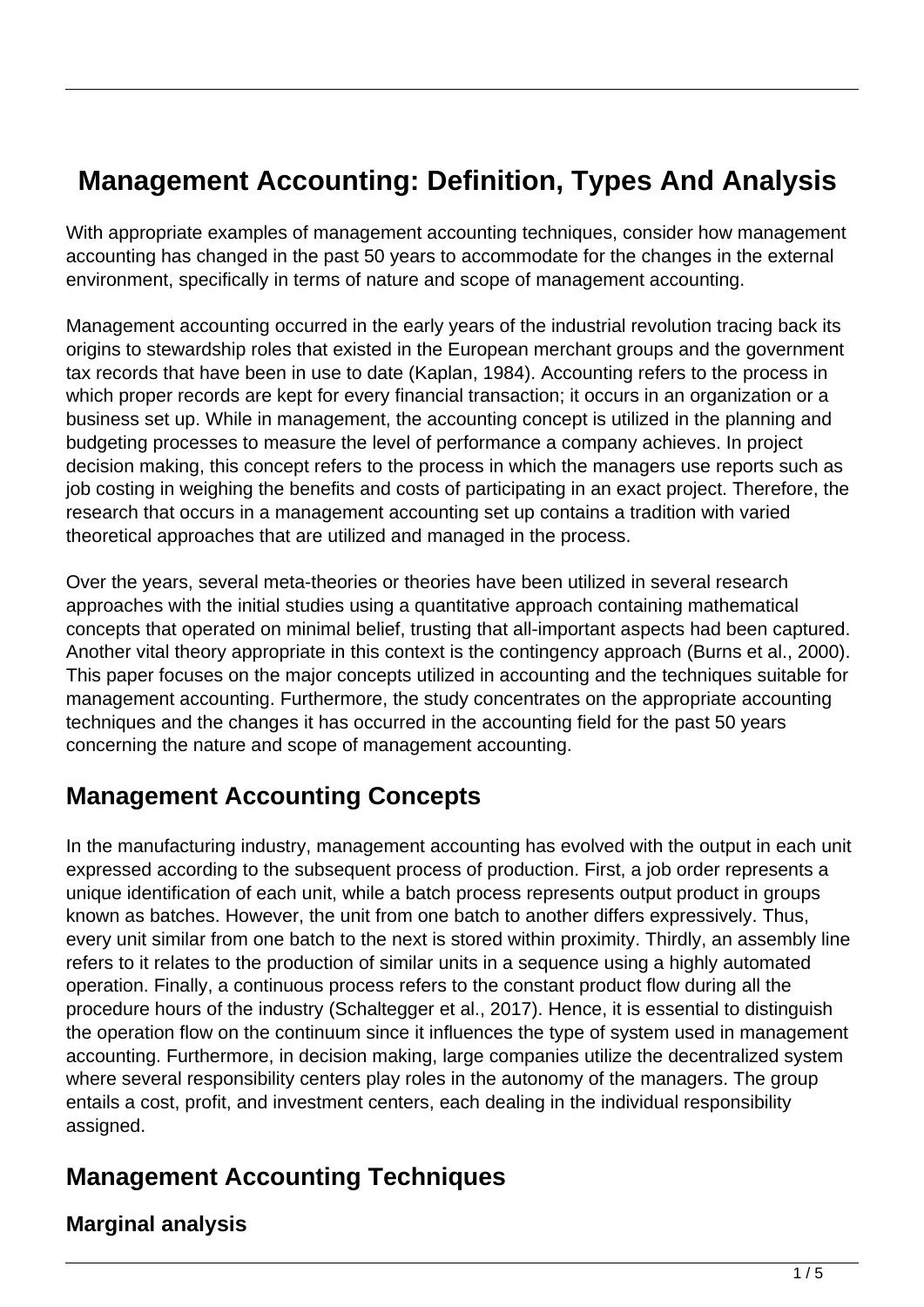This technique is mainly concerned with the benefits of accrued incrementally from increased production in a firm. The procedure is fundamental in the calculation and reception of the breakeven points used in the determination of optimal company sales of the product mix. The method further aids in the managerial decision-making process. Thus, the idea operates around the prediction and commitment of the impact of the organizational goals per unit changes. Hence, determine the optimal point of resource allocation after giving due diligence to the business constraints. The theory of marginalism states that a firm only benefits from production if the marginal revenue surpasses the minimal cost (Dechow et al., 2011). The benefits are highest when the difference is significant.

An example is an industry that manufactures toys, and the company is expected to continue with the production of the toys of the marginal benefit equals the negligible expense. Therefore, the breakeven point of the company operation will be achieved through measurable decisions that can be used in the optimization of profits. Thus, the applicability of the accounting technique outside the profit range production process is vast, and each resource allocation decision benefits from the method as long as the benefits and costs of businesses are identifiable. The changes in the nature and scope of management accounting are captured well in the technique as the records of every transaction made in the industry. Therefore, the analysis technique has been in use for years, and its trends with the changes in the nature and scope of management accounting (Machlup,1946).

#### **Constraint analysis**

The business production line identifies the major bottlenecks through constraint analysis and the several inefficiencies created by the holdups and the severe impact on the industry's ability to generate profit and revenues. Therefore, this technique is applicable in the exercise of control across all the business's profitability. The bottlenecks surround the operations of the company from both the internal and external environment. One primary factor under consideration is the position in which the business utilizes all salespersons since the requirement states that a high degree of technical knowledge is required. However, increment in sales will not occur until salespersons are hired and trained, respectively. Therefore, in an innovative global world, the changes in the business world determine the adaptation and ease of business to adapt to these changes (Raa, 2005). Hence, constraint analysis plays a significant factor in the determination of future business orientation and ensure to capture the unforeseen business misfortunes before occurrence. Furthermore, in production, a single unit cannot be the product if one component of the new group is available from one supplier operating at the thoroughgoing level.

### **Capital budgeting**

This managerial technique is applicable in the analysis of information and data necessary for the decision-making process of capital expenditures of the company. Thus, in this analysis. The accountants in the managerial department calculate the internal rate of return and the net present value to assist the managers in the determination of the decisions concerning capital budgets. The traditional methods, such as the payback period, refers to the retro phase in which a proposal generates enough cash used in the recovery of the initial capital investment in the project. The emphasis of the method lies in the economic project life, cash inflows, and project investment (Warren et al., 2018). These factors, however, rely on the basic thumb rule; hence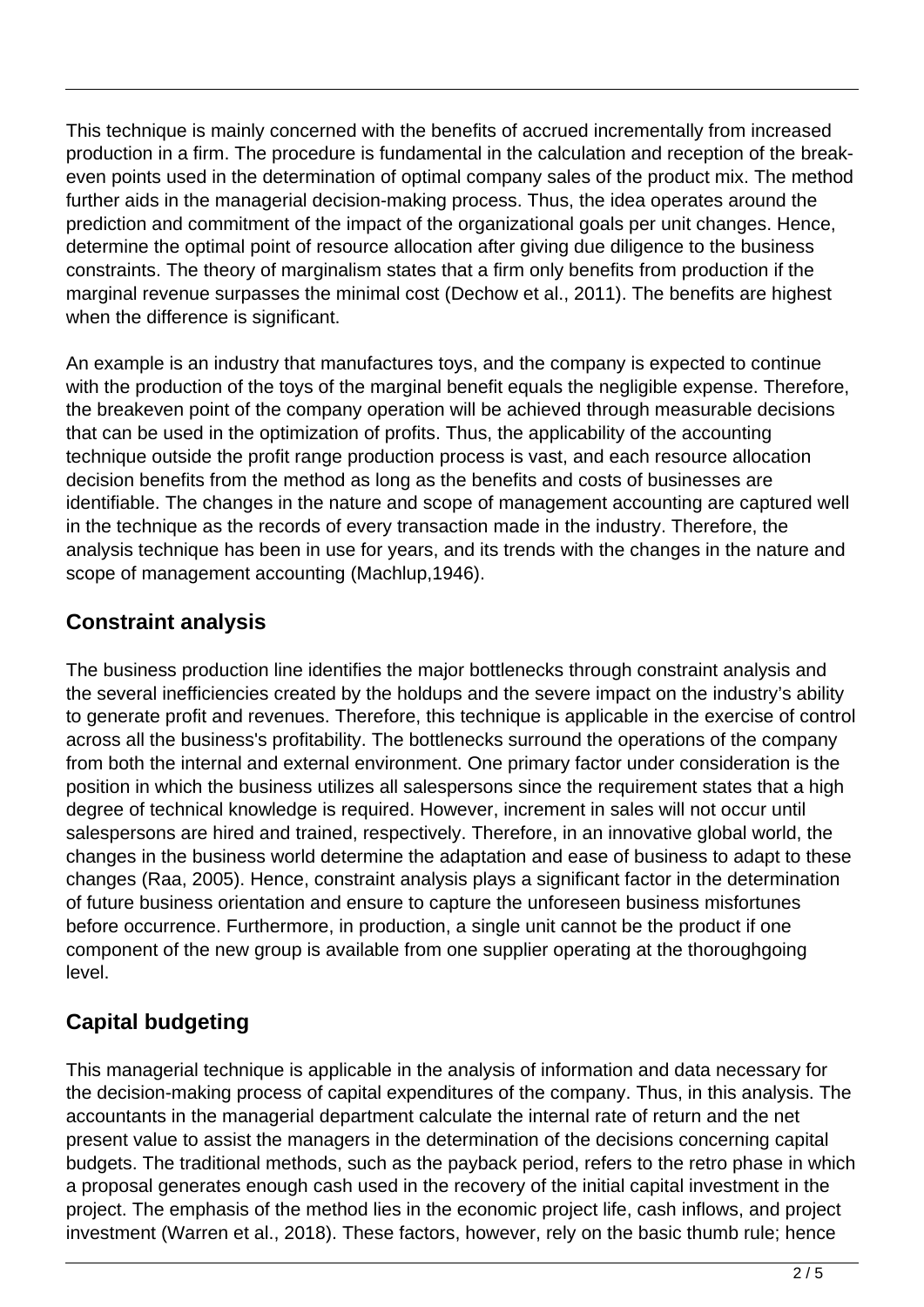time value is not considered and concentrates on profitability majorly. Consequently, the technique has been in use over a long period due to the long-term business functioning through high, irreversible investment in the industry; hence, the method works in line with the changes in the nature and scope of management accounting.

#### Product costing and Inventory valuation

This process involves the analysis and identification of the actual costs associated with inventory and products of the company. Thus, the process implies that allotment and calculation of overhead controls with the direct costs are interrelated to the cost of goods sold. Therefore, inventory valuation appears in the entity's balance sheet as a current asset in the company. Thus, the expenses incurred while acquiring an inventory form the basis of inventory valuation. The process involves the conversion of the inventory into a particular unit of sale, and the condition should be retained throughout the transportation process of the stock. The catalog should not contain any selling or administrative costs included in the direct material and labor, freight charges, factory overhead, handling, and importing duties charges (Ogungbade et al., 2018). Cost flow assumptions should be incorporated in the determination of the flow of inventory through an entity.

The cost-flow methods used in the valuation of inventory include the first-in, first-out method, specific identification method, last in, last out process, and the weighted average means. Thus, it is essential to value invention for the determination of the income taxes, loan ratios, and the effect on the cost of goods sold. Therefore, the inventory valuation and product costing have had several milestones over the years and generated a significant impact on the business environment. While the trends in the business continually occur, the accounting technique is insync with the changes in the nature and scope of management accounting.

### **Forecasting and Trend analysis**

This analysis is highly involved in the identifications of trends and patterns of product costs. It recognizes the presence of unusual patterns and variances from the values under forecast and the explanations for the presence of these discrepancies. The process in trend analysis entails the collection of relevant information from several periods and obtaining plots of the data in a horizontal line that allows the further review to occur. Thus, trend analysis has been used in the business environment for several ways, first, in investment analysis. The process enables an investor to create the historical share prices trend line and exploit the information to obtain changes in the future prices of the stock.

Furthermore, the trend line can be associated with other data, which can advance the causeeffect relationship. The trend analysis can be used to further detect the changes in the stock market by distinguishing signs of imminent fluctuations from bear to bull or bull to bear market. Secondly, cost and revenue analysis involve the retrieval of information from an income statement of a company through the preparation of a trend line of several reporting periods and examine the inconsistencies and trends in the patterns occurring (Appelbaum et al., 2017). A typical example is an unexpected spear in a single outflow period. The trend analysis here determines the preliminary examination of the inaccuracies in the financial statements and identify if any adjustments should be made to the financial statements before release at the yearly period. Thus, the trend analysis ad forecasting encompasses the management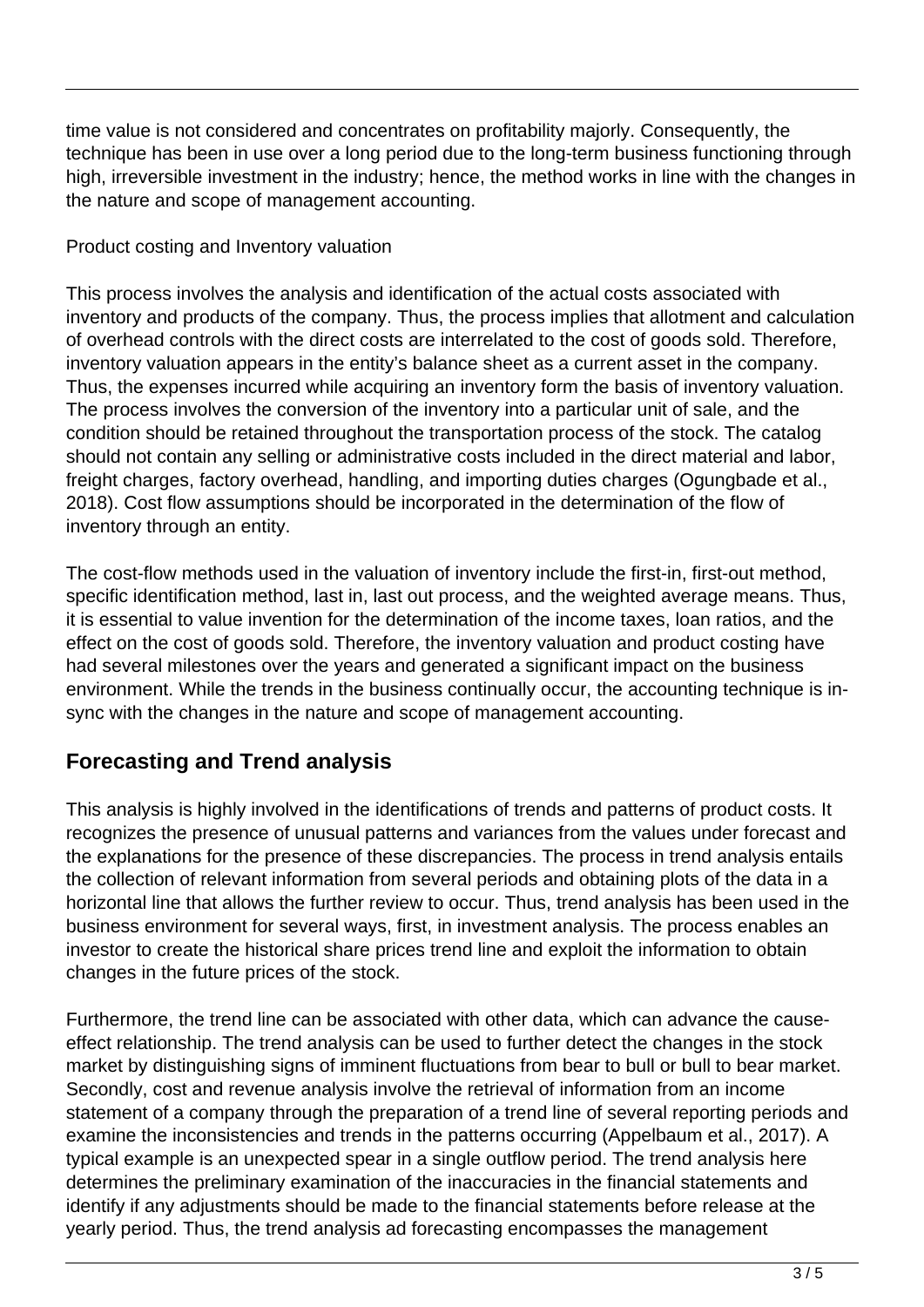accounting changes occurring over the years, thus playing essential roles in the field.

Analyze a modern /historic management accounting technique explaining how it applies to the current business landscape.

# **Political**

Harsh and unbearable conditions for business operations provide negative influences on the profitability of the company generally. Through trend analysis, a business can forecast the legislative changes and environment of a particular country and identify whether it is viable to invest in such conditions and the expected outcomes. Hence, it is necessary to identify the peak seasons in which a business should operate and maximize the opportunity (Rastogi et. al. 2016). However, not all political environments influence a negative impact on a business as others create avenues for specific organizations to bloom during such periods.

# **Economical**

The economic factor is crucial in the daily operations of the business, and the factors surrounding the market should be positive to allow constructive growth in the industry. Therefore, the trend analysis technique has been useful in the determination of the viable economic culture for the company to utilize in every financial period.

# **Social**

The people surrounding an organization are the major shareholders of the company, and the social environment determines the growth of the business. Therefore, a business should utilize proper corporate responsibility strategies that encourage business development and influence the external environment to appreciate the social culture created (Gray et al. 2020). However, changes in every century occur in the CSR of a company due to the difference in the social environment. Hence, trend analysis is instrumental in the allocation of specific business culture to fit the social context of the particular business.

# **Technological**

In the advancement of management accounting techniques, the concentration on technology was necessary to ensure that the product evolved with the changes in every decade and century. Therefore, the methods used long ago and today are similar but vary in the technology since machines, software, and tools become obsolete over time, while new technologies reintroduced. Therefore, the advancement concentrates on processes such as the just-in-time and total quality management systems used in the production criteria (Rastogi et. al. 2016). Hence, the trend analysis technique has been useful in the determination of the changes in the trends of the technology and allow the business to adjust to the current trend and keep customers updated.

# **Legal**

Each country constraints the management accounting procedures according to the several legal